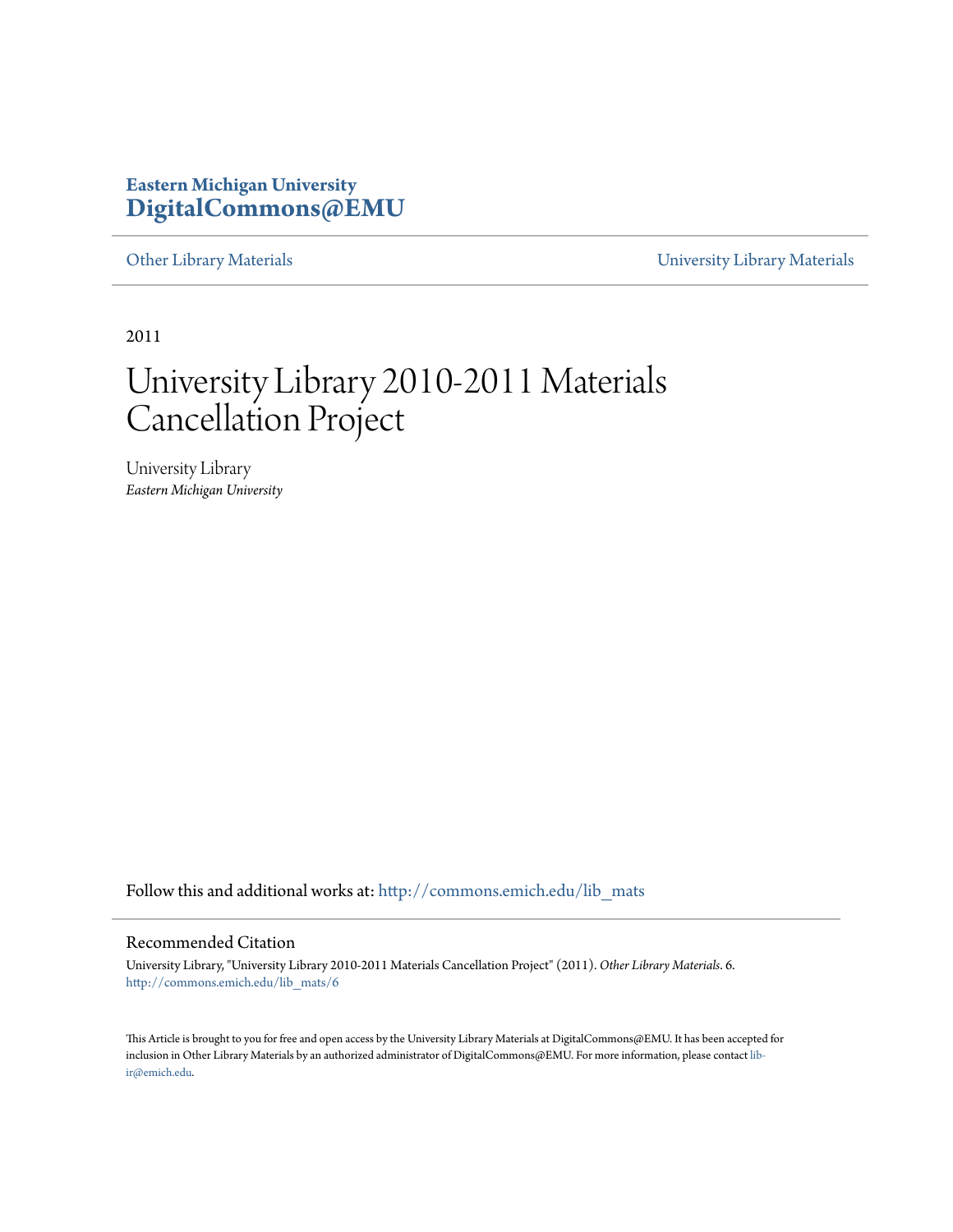### EMU University Library 2010-11 Materials Cancellation Project

The library continues to move from print to online content and subsequently is cancelling low use print titles or content which does not directly support the curricular needs of the university. This year was particularly difficult in that we needed to not only cancel \$129,000 in content to offset inflation but also had to reduce the allocations to books, media, and support to offset a base budget reduction of \$200,000 given back to the university as part of the library's contribution to address the \$11 million reduction in state aid.

Below is a summary, by material type, of the cancellations. We improved access to a set of journal titles by migrating them from print to an online format. While more expensive, their content is now more accessible to the campus.

| <b>Format</b>                           | Amount        | <b>Notes</b>                                                |
|-----------------------------------------|---------------|-------------------------------------------------------------|
| <b>Discipline Print Journals</b>        | \$70,070.56   | 114 titles                                                  |
| Discipline Package Journals             | \$12,017.83   | 3 packages/8 titles                                         |
| <b>General Journals</b>                 | \$1,976.15    | 32 titles                                                   |
| <b>Duplicate Print Title</b>            | \$20.85       | 1 title                                                     |
| <b>Print Newspapers</b>                 | \$1,549.00    | 13 titles                                                   |
| Online Only from Print/Online           | \$1,693.48    | 23 titles moved from print to online                        |
|                                         |               | 2 packages purchased back files moving from lease to own; 1 |
| <b>Online Resources</b>                 | \$32,350.00   | title cancelled; 1 title incorporated into upgraded package |
| <b>Standing Orders</b>                  | \$11,848.00   | 50 titles cancelled                                         |
| Microform                               | \$643.00      | 2 titles cancelled                                          |
| <b>Books</b>                            | \$150,000.00  | Reduction to offset \$200,000 base budget reduction         |
| Media                                   | \$20,000.00   | Reduction to offset \$200,000 base budget reduction         |
| ILL/OCLC/Supports                       | \$30,000.00   | Reduction to offset \$200,000 base budget reduction         |
| <b>Total Cancellations</b>              | \$332,168.87  |                                                             |
|                                         |               |                                                             |
| Format changes to current titles        | ( \$2,901.48) | Cost to move from print to online to improve access         |
|                                         |               |                                                             |
| <b>Final 2011-12 Cancellation Total</b> | \$329,267.39  |                                                             |

#### **2010-11 EMU Library Cancellations**

See the following pages for a listing of the cancelled titles/resources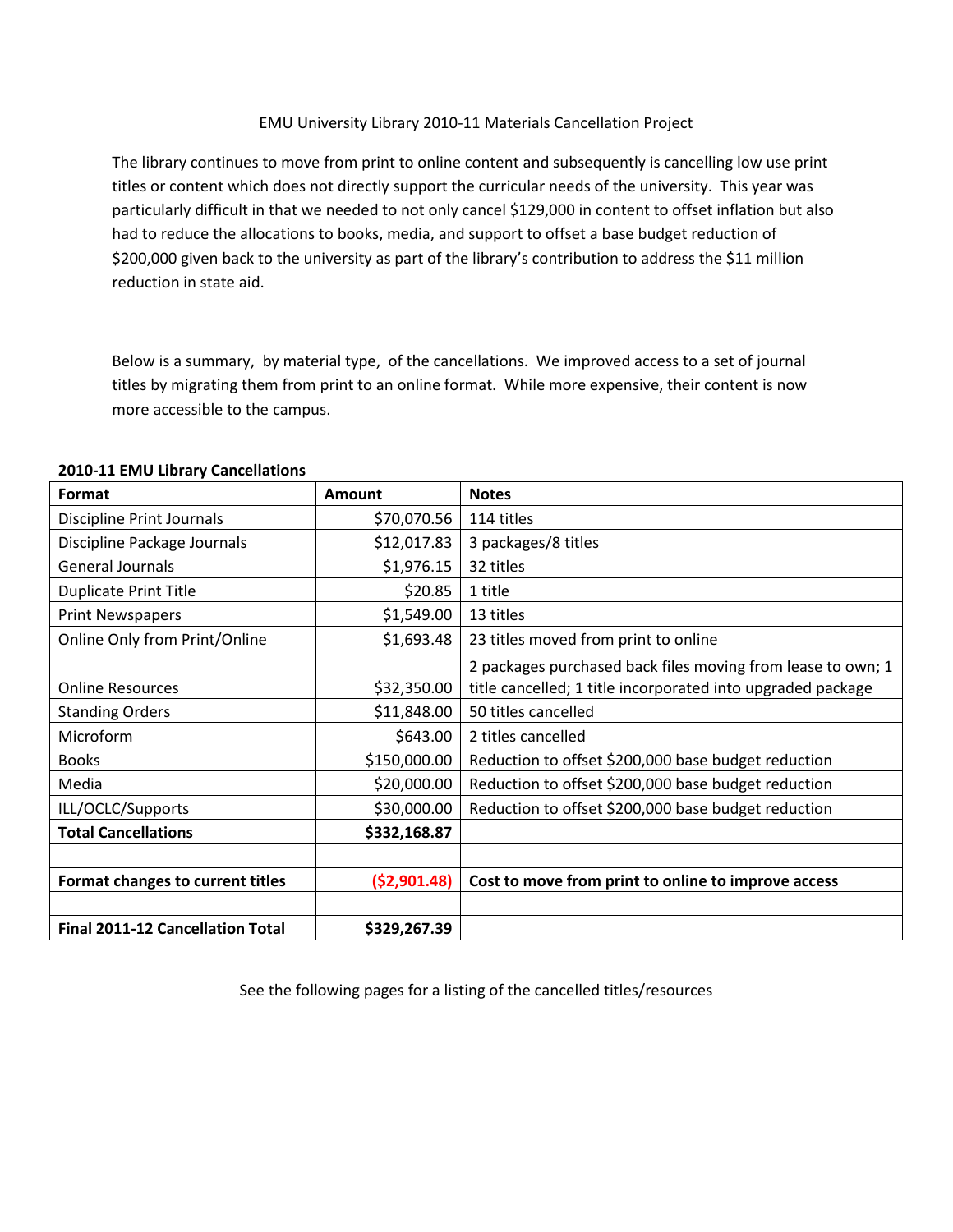| Title                                                             | <b>Material Type Cancelled</b>   |
|-------------------------------------------------------------------|----------------------------------|
| AAPG memoir                                                       | <b>Standing Order</b>            |
| AASLH-American Association for State and Local History Membership | Print Journal                    |
| Accounting and Tax                                                | <b>Online Resource</b>           |
| Aluminium International Today                                     | <b>Print Journal</b>             |
| American Economic Association 7 titles                            | Print moved to online edition    |
| American Hospital Formulary Service Drug Information              | Print Journal                    |
| American Journal of Clinical Pathology                            | Print Journal                    |
| American Journal of International Law                             | Print moved to online edition    |
| American Journal of Obstetrics and Gynecology                     | <b>Print Journal</b>             |
| American Journal of Occupational Therapy                          | Microfilm                        |
| American Journal of Physical Medicine and Rehabilitation          | Print Journal                    |
| American Journal of Physiology - Consolidated                     | Package Journals                 |
| American Journal of Psychology                                    | Print moved to online edition    |
| American Littoral Society Package                                 | Package Journals                 |
| American Mathematical Monthly                                     | Print moved to online edition    |
| American Trade Schools Directory                                  | Print Journal                    |
| Annales de Geographie - Print & Internet                          | Print Journal                    |
| <b>Annals of Communism</b>                                        | <b>Standing Order</b>            |
| <b>Annals of Internal Medicine</b>                                | Print Journal                    |
| Annals of Probability                                             | <b>Print Journal</b>             |
| Annual review of gerontology & geriatrics                         | <b>Standing Order</b>            |
| Anthropos - Fribourg                                              | Print Journal                    |
| APT - Association for Preservation Technology Membership          | Package Journals                 |
| <b>Asian Survey</b>                                               | Print moved to online edition    |
| Astronomical Journal - Print & Internet                           | Print Journal                    |
| Astronomy - Waukesha                                              | <b>General Interest Magazine</b> |
| Atlantic                                                          | General Interest Magazine        |
| Audubon                                                           | Package Journals                 |
| Audubon Activist                                                  | Package Journals                 |
| Behaviour - Print & Internet                                      | Print Journal                    |
| Best's Insurance Reports - Life Health - Full Service             | Print Journal                    |
| Best's Insurance Reports - Property Casualty - Full Service       | Print Journal                    |
| Better Homes and Gardens - Des Moines                             | <b>General Interest Magazine</b> |
| BGI - Bibliographie Geographique International                    | Print Journal                    |
| Bibliographies of the presidents of the United States (Series)    | <b>Standing Order</b>            |
| <b>Biochemistry and Cell Biology</b>                              | Print Journal                    |
| <b>Bioscience</b>                                                 | Print moved to online edition    |
| Brain injury survivor and caregiver education manual              | <b>Standing Order</b>            |
| <b>British Journal of Developmental Disabilities</b>              | Print Journal                    |
| <b>British Journal of Psychiatry</b>                              | Print Journal                    |
| Bulletin of the Association for Preservation Technology           | Package Journals                 |
| Bulletin of the Council for Research in Music Education           | Print Journal                    |
| Byron Society of America - Membership                             | <b>Print Journal</b>             |
| Cambridge history of China                                        | <b>Standing Order</b>            |
| Cambridge history of Latin America                                | <b>Standing Order</b>            |
| Camping Magazine - Martinsville                                   | <b>General Interest Magazine</b> |
| Canadian Economic Observer - Historical Statistical Supplement    | Print Journal                    |
| Canadian Journal of Chemistry                                     | Print Journal                    |
| <b>Canadian Journal of Earth Sciences</b>                         | Print Journal                    |
| Canadian Journal of Physiology and Pharmacology                   | Print Journal                    |
| Car and Driver - Louisville                                       | <b>General Interest Magazine</b> |
| Cartographic Journal                                              | Print Journal                    |
| Cartographica                                                     | Print Journal                    |
| Cell                                                              | Print Journal                    |
| Choice - Middletown Print                                         | Print Journal                    |
| Chromatographic science                                           | <b>Standing Order</b>            |
| Circulation - Hagerstown                                          | Print Journal                    |
|                                                                   |                                  |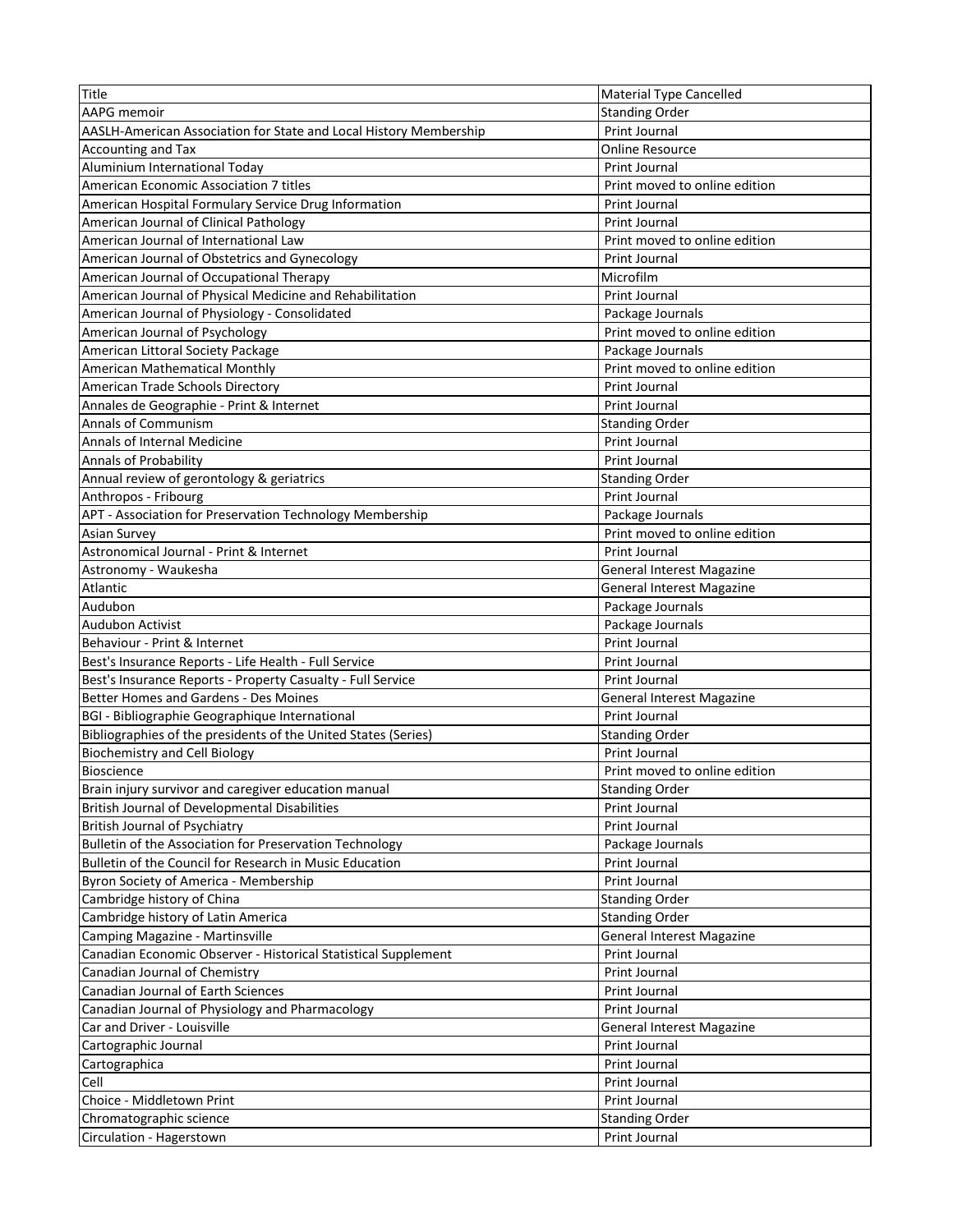| Title                                                                                    | <b>Material Type Cancelled</b>   |
|------------------------------------------------------------------------------------------|----------------------------------|
| Clinical Chemistry - International Journal of Laboratory Medicine and Molecular Diagnost | Print Journal                    |
| <b>CLIP</b> notes                                                                        | <b>Standing Order</b>            |
| <b>College Mathematics Journal</b>                                                       | Print moved to online edition    |
| Communique of the Association for Preservation Technology                                | Package Journals                 |
| Comparative Sociology - Print & Internet                                                 | Print Journal                    |
| Comprehensive, annotated bibliography on Mahatma Gandhi                                  | <b>Standing Order</b>            |
| Conde Nast's Traveler - US Edition                                                       | <b>General Interest Magazine</b> |
| <b>Congressional Digest</b>                                                              | <b>General Interest Magazine</b> |
| Conservationist                                                                          | <b>General Interest Magazine</b> |
| Contemporary Black biography                                                             | <b>Standing Order</b>            |
| Contemporary theatre, film, and television                                               | <b>Standing Order</b>            |
| CQ Researcher - Reports Only                                                             | Print Journal                    |
| <b>Current History</b>                                                                   | Print Journal                    |
| Direction of Trade Statistics - Quarterly Edition & Yearbook - Academic Rate             | Print Journal                    |
| Directory of American firms operating in foreign countries                               | <b>Standing Order</b>            |
| Directory of teacher education programs in TESOL in the United States and Canada         | <b>Standing Order</b>            |
| Discover - Des Moines                                                                    | <b>General Interest Magazine</b> |
| Dispatch                                                                                 | Print Journal                    |
| Documents of Soviet history                                                              | <b>Standing Order</b>            |
| Drug Metabolism and Disposition                                                          | Print Journal                    |
| Editor & publisher market guide                                                          | <b>Standing Order</b>            |
| Educational studies and documents                                                        | <b>Standing Order</b>            |
| <b>El Central</b>                                                                        | Print Journal                    |
| <b>Exceptional Parent</b>                                                                | Print moved to online edition    |
| Experimental methods in the physical sciences                                            | <b>Standing Order</b>            |
| Exporters' encyclopaedia                                                                 | <b>Standing Order</b>            |
| <b>Feminist Review</b>                                                                   | Print moved to online edition    |
| <b>Fibonacci Quarterly</b>                                                               | Print Journal                    |
| Film Quarterly                                                                           | Print moved to online edition    |
| Franchise annual                                                                         | <b>Standing Order</b>            |
| Futurist                                                                                 | <b>General Interest Magazine</b> |
| Genetics - Tier 3 - Single Site - Internet                                               | Print Journal                    |
| Gentlemen's Quarterly GQ                                                                 | Cancel 1 of 2 print copies       |
| Geography                                                                                | Print moved to online edition    |
| Geophysics - Corporate Subscriptions Only                                                | Print Journal                    |
| Geobase                                                                                  | Replaced by Georef               |
| Gerontology - Basel                                                                      | Print Journal                    |
| Glas: new Russian writing                                                                | <b>Standing Order</b>            |
| Goya - Revista de Arte                                                                   | Print Journal                    |
| Headline Series - Foreign Policy Association                                             | Print Journal                    |
| Health - Easton                                                                          | <b>General Interest Magazine</b> |
| History of China                                                                         | <b>Standing Order</b>            |
| History of Russia                                                                        | <b>Standing Order</b>            |
| Human Development - Basel                                                                | Print Journal                    |
| Humanist - Magazine of Critical Inquiry and Social Concern                               | <b>General Interest Magazine</b> |
| IGU Bulletin - International Geographical Union - Print & IGU Newsletter - Internet      | Print Journal                    |
| In Theory Only                                                                           | Print Journal                    |
| The Iron and steel industry                                                              | <b>Standing Order</b>            |
| International and intercultural communication annual                                     | <b>Standing Order</b>            |
| International directory of company histories                                             | <b>Standing Order</b>            |
| International geophysics series                                                          | <b>Standing Order</b>            |
| International Journal of Mental Health - Armonk - Print & Internet                       | Print Journal                    |
| International Journal of Sports Medicine                                                 | Print Journal                    |
| Journ of the Ameri Music Society                                                         | Print moved to online edition    |
| Journal of Agricultural and Food Industrial Organization - Internet                      | Print Journal                    |
|                                                                                          |                                  |
|                                                                                          |                                  |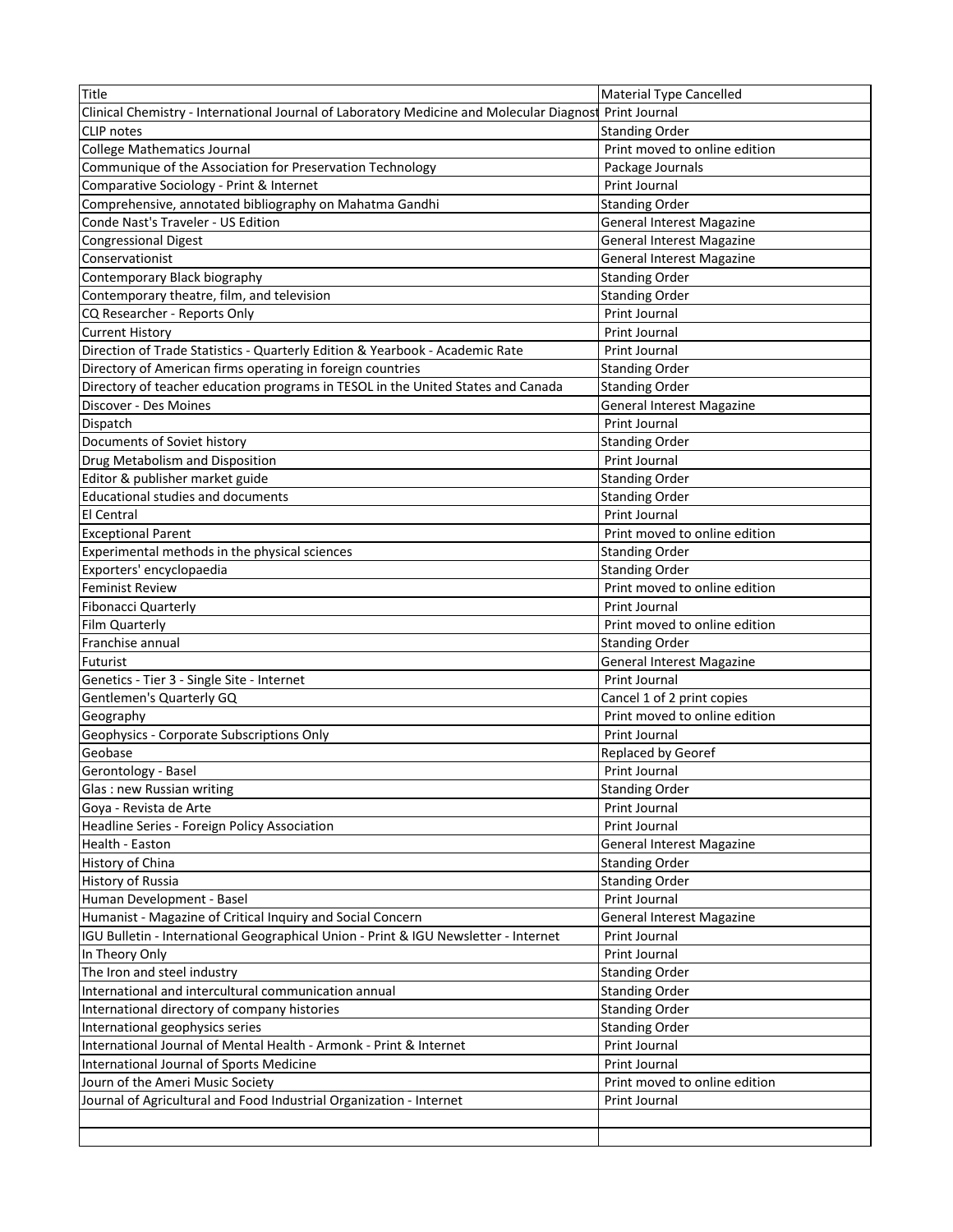| Title                                                                                   | <b>Material Type Cancelled</b>   |
|-----------------------------------------------------------------------------------------|----------------------------------|
| Journal of American Folklore                                                            | Print moved to online edition    |
| Journal of Applied Nutrition                                                            | <b>Print Journal</b>             |
| Journal of Applied Physiology                                                           | Print Journal                    |
| Journal of Chromatographic Science                                                      | Print Journal                    |
| Journal of Clinical Psychiatry & Supplements - Print & 1-500 Workstations - Internet    | Print Journal                    |
| Journal of Coastal Research                                                             | <b>Standing Order</b>            |
| Journal of Endocrinology - Print & Internet                                             | Print Journal                    |
| Journal of Experimental Biology                                                         | Print Journal                    |
| Journal of Geophysical Research - Part A - Space Physics - Class 3 - Internet           | Package Journals                 |
| Journal of Geophysical Research - Part B - Solid Earth - Class 3- Internet              | Package Journals                 |
| Journal of Geophysical Research - Part C - Oceans - Class 3-Internet                    | Package Journals                 |
| Journal of Geophysical Research - Part D - Atmospheres-Class 3-Internet                 | Package Journals                 |
| Journal of Geophysical Research - Part E - Planets - Class 3 - Internet                 | Package Journals                 |
| Journal of Geophysical Research - Part F - Earth Surface - Class 3 - Internet           | Package Journals                 |
| Journal of Geophysical Research - Part G - BioGeo - Class 3 - Internet                  | Package Journals                 |
| Journal of Geoscience Education                                                         | Print Journal                    |
| Journal of Intergroup Relations                                                         | Print Journal                    |
| Journal of Legal Studies in Business                                                    | Print Journal                    |
| Journal of Lipid Research - Print & Internet                                            | Print Journal                    |
| Journal of Materials Education                                                          | Print Journal                    |
| Journal of Musicology                                                                   | Print moved to online edition    |
| Journal of Nervous and Mental Disease                                                   | <b>Print Journal</b>             |
| Journal of Orthopaedic and Sports Physical Therapy                                      | <b>Print Journal</b>             |
| Journal of Palestine Studies                                                            | Print moved to online edition    |
| Journal of Pediatrics                                                                   | Print Journal                    |
| Journal of Rehabilitation Medicine & Supplements                                        | Print Journal                    |
| Journal of Sedimentary Research - Internet & Print                                      | Print Journal                    |
| Journal of Sport and Exercise Psychology                                                | Print Journal                    |
| Journal of Sport Rehabilitation                                                         | Print Journal                    |
| Journal of the American Music Sociey - Print & Internet & Direc of Members and Subs & I | Print Journal                    |
| Kiplinger's Personal Finance                                                            | <b>General Interest Magazine</b> |
| Library Issues - Briefings for Faculty and Administrators                               | Print Journal                    |
| Library of Latin America [series]                                                       | <b>Standing Order</b>            |
| Library Quarterly                                                                       | Print moved to online edition    |
| Literature Resource Center Backfile                                                     | Purchased backfile vs leasing    |
| <b>Littorally Speaking</b>                                                              | Package Journals                 |
| Maclean's                                                                               | <b>General Interest Magazine</b> |
| Macworld - Des Moines                                                                   | General Interest Magazine        |
| <b>Main Street Practitioner</b>                                                         | Print Journal                    |
| <b>Mathematics Magazine</b>                                                             | Print moved to online edition    |
| Methods in nursing research                                                             | <b>Standing Order</b>            |
| <b>Mexican Studies</b>                                                                  | Print moved to online edition    |
| Michigan Archaeologist                                                                  | Print Journal                    |
| Michigan Environmental Report                                                           | Print Journal                    |
| Michigan Historical Review                                                              | Print moved to online edition    |
| Michigan Middle School Journal                                                          | Print Journal                    |
| Modern encyclopedia of Russian and Soviet history                                       | <b>Standing Order</b>            |
| Monde Selection Hebdomadaire                                                            | Print Journal                    |
| Monitoring the future                                                                   | <b>Standing Order</b>            |
| Monthly Weather Review - Boston - Print & Internet                                      | Print Journal                    |
| Morningstar Mutual Funds                                                                | <b>Standing Order</b>            |
| <b>Multifamily Trends</b>                                                               | Package Journals                 |
| Municipal year book                                                                     | <b>Standing Order</b>            |
| <b>Music Perception</b>                                                                 | Print moved to online edition    |
| National Audubon Society - Membership                                                   | Package Journals                 |
|                                                                                         |                                  |
|                                                                                         |                                  |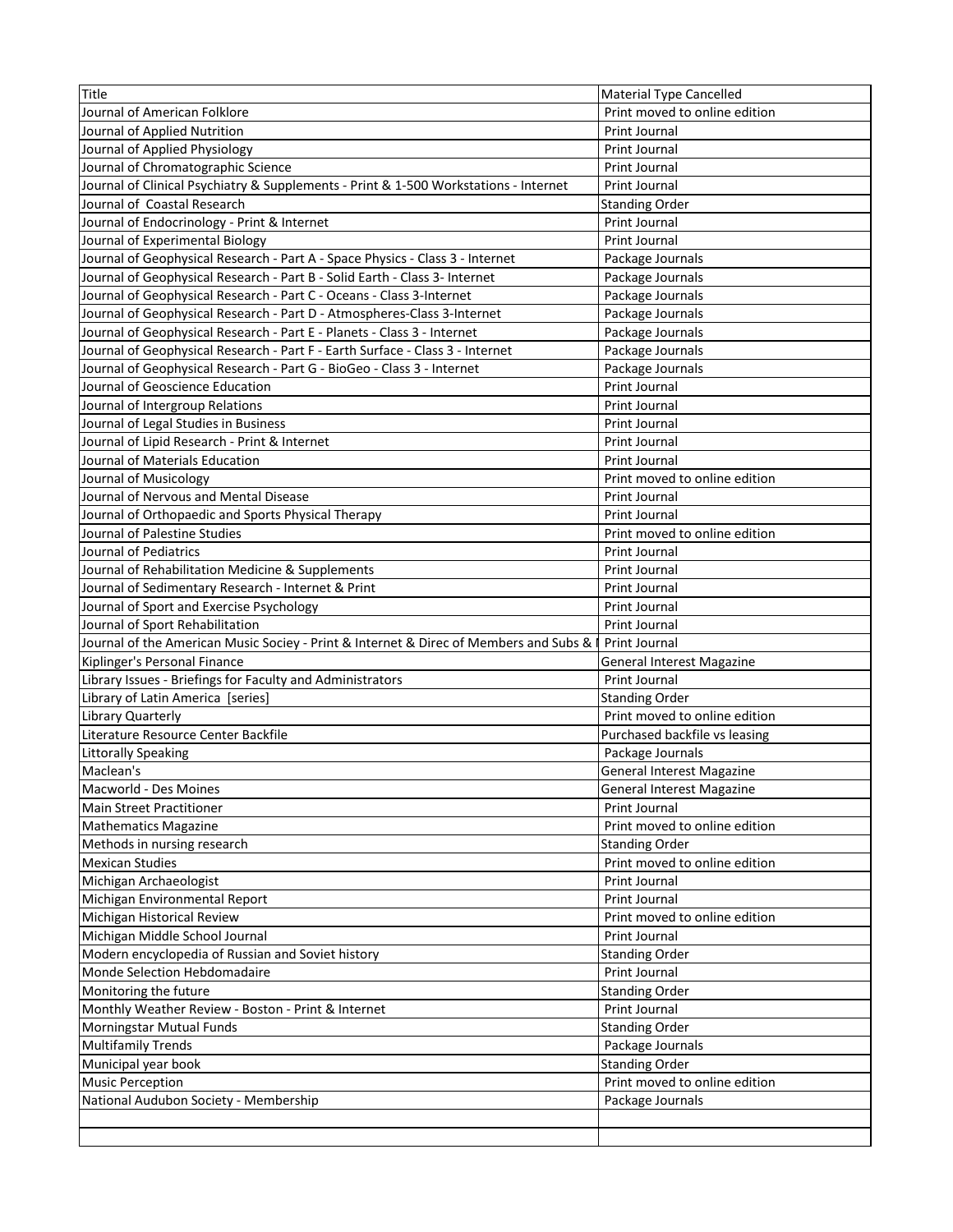| Title                                                                                      | <b>Material Type Cancelled</b>   |
|--------------------------------------------------------------------------------------------|----------------------------------|
| <b>National Review</b>                                                                     | <b>General Interest Magazine</b> |
| <b>Natural History</b>                                                                     | <b>General Interest Magazine</b> |
| New England Journal of Medicine'                                                           | Microfilm                        |
| <b>New Nietzsche Studies</b>                                                               | Print Journal                    |
| New Republic                                                                               | General Interest Magazine        |
| New York Review of Books                                                                   | Microfilm                        |
| New Yorker                                                                                 | General Interest Magazine        |
| New Zealand Journal of Educational Studies                                                 | <b>Print Journal</b>             |
| Newsweek - American Edition                                                                | <b>General Interest Magazine</b> |
| Northwest Ohio History                                                                     | Print Journal                    |
| Nursing & allied health (CINAHL) subject heading list                                      | <b>Standing Order</b>            |
| Nursing drug handbook                                                                      | <b>Standing Order</b>            |
| On the Line                                                                                | Print Journal                    |
| <b>Oriental Art</b>                                                                        |                                  |
|                                                                                            | Print Journal                    |
| Pacific Historical Review                                                                  | Print moved to online edition    |
| Pediatric Exercise Science                                                                 | Print Journal                    |
| People Weekly                                                                              | <b>General Interest Magazine</b> |
| Philosophic Exchange - Annual Proceedings                                                  | Print Journal                    |
| Photogrammetric Engineering and Remote Sensing                                             | <b>Print Journal</b>             |
| Physiological and Biochemical Zoology - Print & Full Run - Tier Unknown - Internet         | Print Journal                    |
| Planning and Zoning News                                                                   | Print Journal                    |
| <b>Psychiatric Clinics of North America</b>                                                | Print Journal                    |
| Psychoanalytic Quarterly                                                                   | Print Journal                    |
| Psychoanalytic Review                                                                      | Print Journal                    |
| Psychologia - Tokyo                                                                        | Print Journal                    |
| Psychonomic Bulletin and Review                                                            | Print Journal                    |
| Psychosomatic Medicine                                                                     | Print Journal                    |
| Psychotherapy and Psychosomatics                                                           | Print Journal                    |
| Public Finance - Konigstein im Taunus                                                      | Print Journal                    |
| Quarterly of Applied Mathematics                                                           | Print Journal                    |
| Radio Science - Class 3 - Internet                                                         | Print Journal                    |
| Radiochimica Acta                                                                          | Print Journal                    |
| Reason                                                                                     | <b>General Interest Magazine</b> |
| Redbook                                                                                    | <b>General Interest Magazine</b> |
| Religion and American Culture                                                              | Print moved to online edition    |
| Report on the world social situation                                                       | <b>Standing Order</b>            |
| Research in community and mental health                                                    | <b>Standing Order</b>            |
| Research in governmental and non-profit accounting                                         | <b>Standing Order</b>            |
| RMA annual statement studies                                                               | <b>Standing Order</b>            |
| Runner's World - Des Moines - Libraries Only                                               | <b>General Interest Magazine</b> |
| <b>Russian Life</b>                                                                        | <b>General Interest Magazine</b> |
| Samuel Gompers papers                                                                      | <b>Standing Order</b>            |
| Scientific American - Institutional Subscription - Business Higher Educ Libr Research Inst | <b>General Interest Magazine</b> |
| Screen world                                                                               | <b>Standing Order</b>            |
| Seventeen - New York                                                                       | <b>General Interest Magazine</b> |
| Skeptical Inquirer                                                                         | General Interest Magazine        |
|                                                                                            |                                  |
| Sky and Telescope                                                                          | General Interest Magazine        |
| Small Press Review - Internet                                                              | Print Journal                    |
| Smithsonian                                                                                | General Interest Magazine        |
| Social Problems                                                                            | Print moved to online edition    |
| Social security manual                                                                     | <b>Standing Order</b>            |
| Sociological Focus                                                                         | Print Journal                    |
| Sociological Perspectives                                                                  | Print moved to online edition    |
| South African Journal of Psychology - Internet                                             | Print Journal                    |
| Southern Business and Economic Journal                                                     | Print Journal                    |
| Statistics, textbooks and monographs                                                       | <b>Standing Order</b>            |
| <b>Stores</b>                                                                              | Print Journal                    |